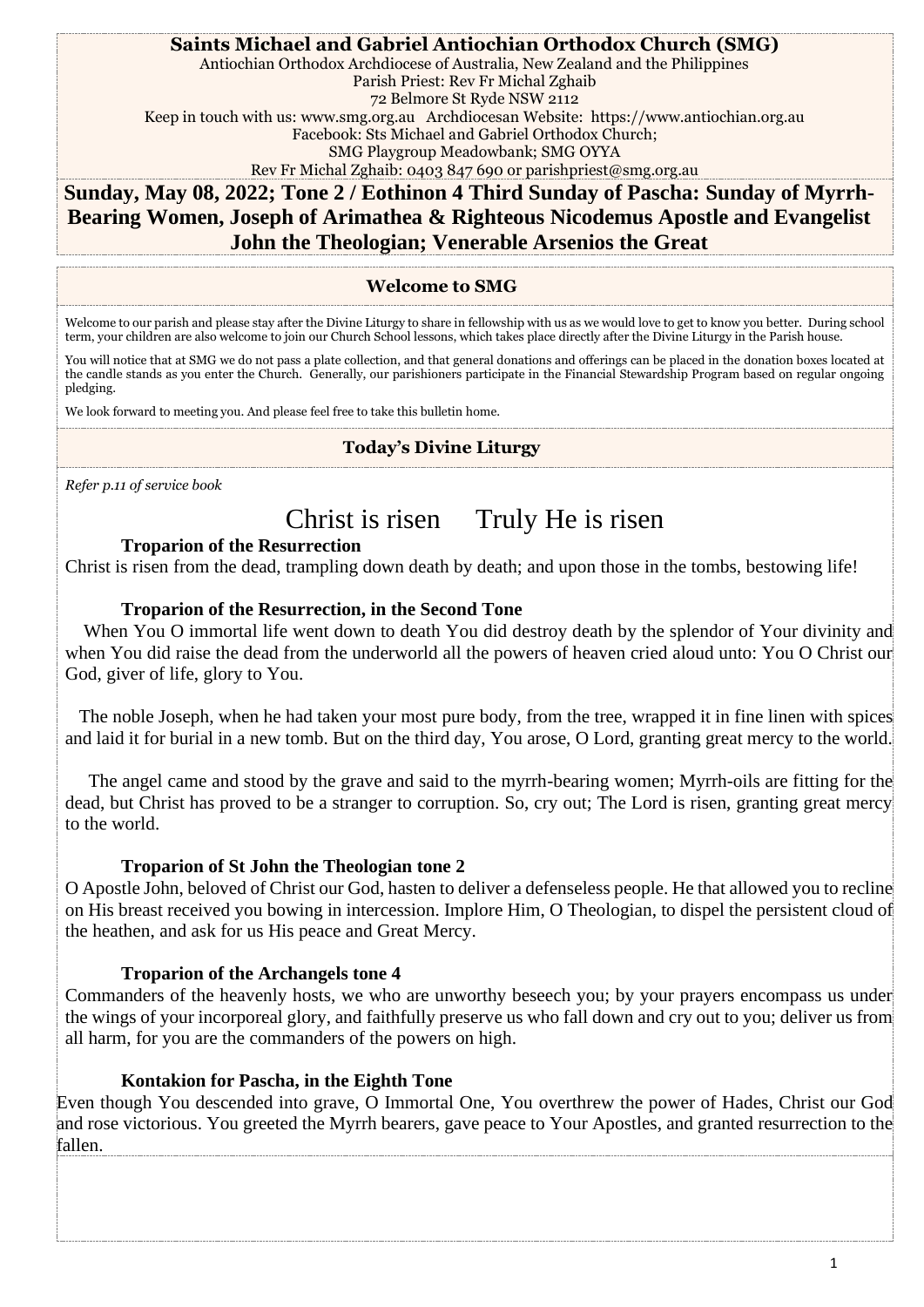# **The Epistle**

**Prokeimenon:** *His voice has gone out into all the earth. The heavens declare the glory of God.*

# **The Reading from the First Epistle of St. John. (1:1-7)**

**That** which was from the beginning, which we have heard, which we have seen with our eyes, which we have looked upon and touched with our hands, concerning the Word of life—the Life was made manifest, and we saw it, and testify to it, and proclaim to you the Eternal Life which was with the Father and was made manifest to us—that which we have seen and heard we proclaim also to you, so that you may have fellowship with us; and our fellowship is with the Father and with His Son Jesus Christ. And we are writing this that our joy may be complete. This is the message we have heard from Him and proclaim to you, that God is light and in Him is no darkness at all. If we say we have fellowship with Him while we walk in darkness, we lie and do not live according to the truth; but if we walk in the light, as He is in the light, we have fellowship with one another, and the blood of Jesus Christ His Son cleanses us from all sin.

# **The Gospel**

## *Refer p. 14 of service book*

# **The reading from the holy Gospel according to St John (20:19-31)**

**On the** evening of that day, the first day of the week, the doors being shut where the disciples were, for fear of the Jews, Jesus came and stood among them and said to them, "Peace be with you." 20 When He had said this, He showed them His hands and His side. Then the disciples were glad when they saw the Lord. 21 Jesus said to them again, "Peace be with you. As the Father has sent Me, even so I send you." 22 And when He had said this, He breathed on them, and said to them, "Receive the Holy Spirit. 23 If you forgive the sins of any, they are forgiven; if you retain the sins of any, they are retained." 24 Now Thomas, one of the twelve, called the Twin, was not with them when Jesus came. 25 So the other disciples told him, "We have seen the Lord." But he said to them, "Unless I see in his hands the print of the nails and place my finger in the mark of the nails, and place my hand in His side, I will not believe." 26 Eight days later, His disciples were again in the house, and Thomas was with them. The doors were shut, but Jesus came and stood among them, and said, "Peace be with you." 27 Then he said to Thomas, "Put your finger here, and see My hands; and put out your hand, and place it in My side; do not be faithless, but believing." 28 Thomas answered him, "My Lord and my God!" 29 Jesus said to him, "Have you believed because you have seen Me? Blessed are those who have not seen and yet believe." 30 Now Jesus did many other signs in the presence of the disciples, which are not written in this book; 31 but these are written that you may believe that Jesus is the Christ, the Son of God, and that believing you may have life in His Name.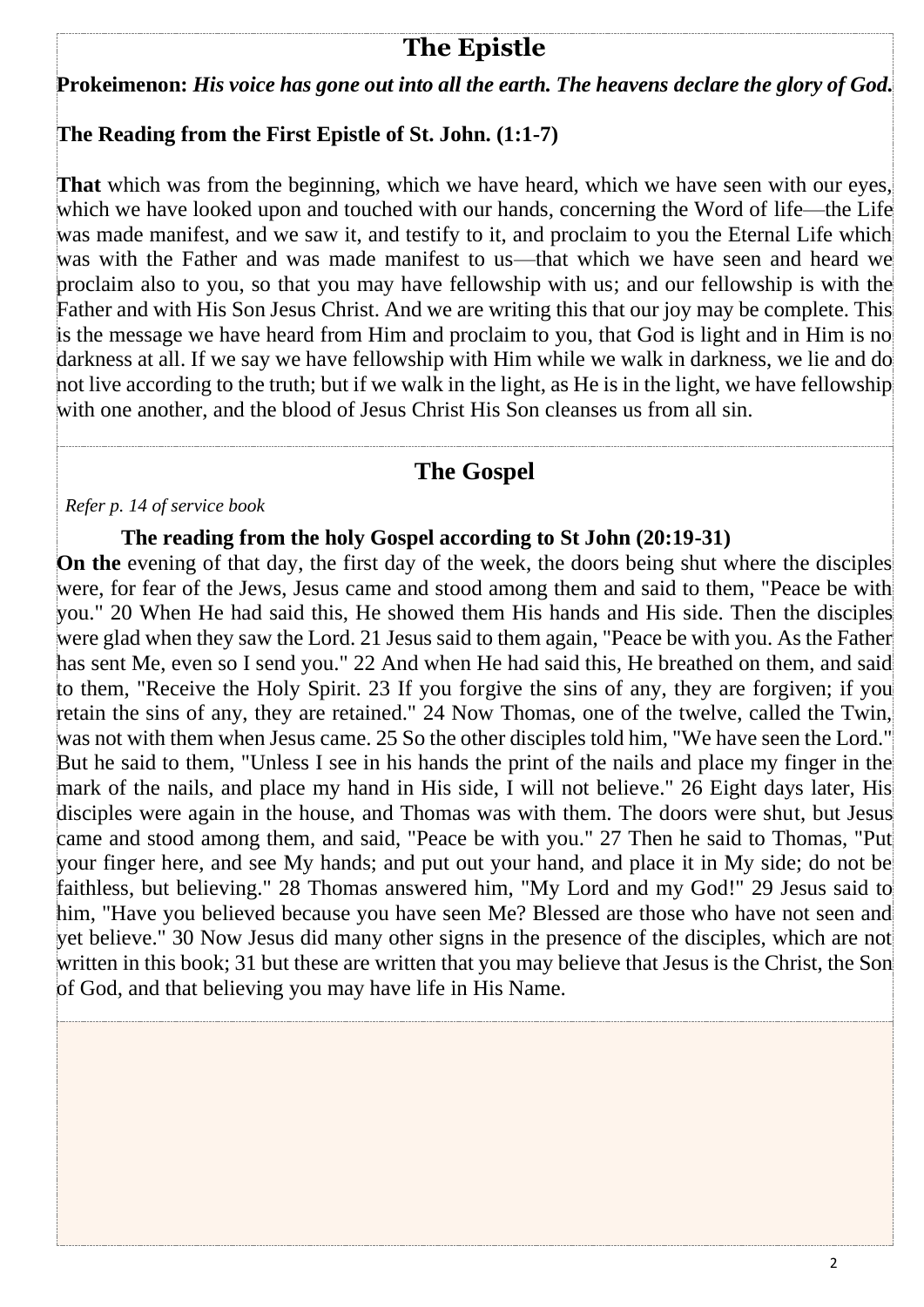## **Important Messages**

Gabriel.

family.

**Hospitality Sundays** *"Do not neglect to show hospitality to strangers, for by doing that some have entertained angels without knowing it." (*Hebrews 13:2)

> As many of you know, following Sunday Divine Liturgy we gather to enjoy fellowship and a light snack. This is a wonderful time to catch up with fellow parishioners and greet our guests. Hospitality Sundays are hosted by parish volunteers, one of the many service opportunities at Sts. Michael and

> Maybe you also want to celebrate a special occasion in your family? Hosting a Hospitality Sunday is a great way to bring that celebration into the church

> We ask people hosting to please observe fasting guidelines. Please also note that Sts. Michael and Gabriel parish supplies coffee, tea, milk, cups, plates

Please contact Fr Michal via mobile/ SMS on 0403 847 690 or email

and cutlery. Please contact Fr Michal with your preferred date.

requests at any time during the week and weekend.

[parishpriest@smg.org.au](about:blank)

tu Miuistru

**Confessions and prayer requests** Father Michal is available to hear confessions and receive prayer



#### **SMG Financial Stewardship Program** The Financial Stewardship Program at SMG is a simple, practical and



**Our Liturgical Calendar and Events**

a Christian plan aimed at funding the operations of the parish and its ministry programs. Participation encourages us to express our financial commitment in a Christ-centred way as expressed in the scriptures and creates a predictable flow of income. For more information about our Stewardship Program or to start a regular pledge, please speak to SMG Treasurer, Marisa Gazaleh, or contact her vi[a treasurer@smg.org.au.](about:blank) New pledging forms can be found at the entry of the Church.

Pledges and/or general donations can be made by EFT to the following bank account: Commonwealth Bank | Name: Sts Michael & Gabriel Orthodox Church | BSB: 062-310 | Account: 1012 8321

**To join our database, please complete the link below and select your areas of interest.**

**[https://antiochian.breezechms.com/form/smg](about:blank)**

## **Event details can also be found on our calendar here:**

**[http://smg.org.au/whats-oncalendar/](about:blank)** 



# **Ladies Auxiliary Bible study**

Session are held every second Monday at 6.00pm. after the Paraklesis service. Hosted by Fr Michal.

For more information, please contact Fr Michal or Nouha on 0404 886 964

## **SMG Adult Bible Study**

## **Adult Bible study**

**Next session: Fortnightly Online at 7.00 pm**

For more information please contact

Deacon Jason | [jisrael@antiochian.org.au](about:blank)

3